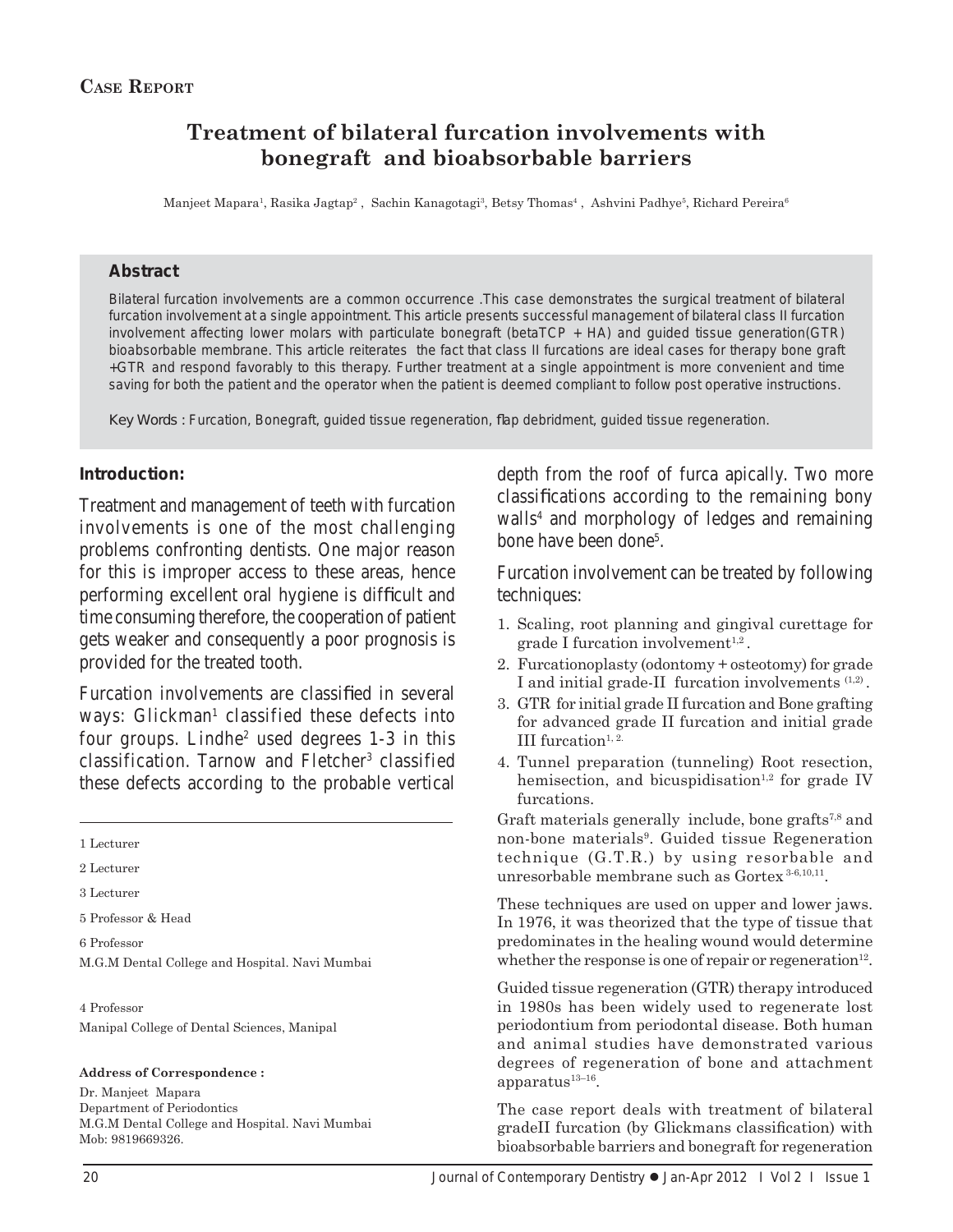

Fig 1 Preoperative Evaluation of 46



Fig 2 Preoperative IOPA of 46



Fig 3 Incision with 46 region

of furcation defects in lower molar region the results of which are monitored by radiographic evaluation.

## **Case report:**

A 52 year old male in good general health was referred



Fig 4 Furcation Defect with 46 exposed

to the department of Periodontics M.G.M. Dental College and Hospital Navi Mumbai for Periodontal treatment. After clinical and radiographic evaluation a case of generalized chronic periodontitis was diagnosed with bilateral class II furcation defects in lower 46 and 36 molars (fig  $1 \&$  fig12). The lamina dura was thickened.(fig 1 and fig 2 and fig 13). Both the molars showed Grade one mobility with and significant bone loss in the furcation area. The molars were checked for facets and a record of the occlusion and contact points was made. No facets were observed but heavy contacts were seen on the teeth. The teeth were vital. Phase I therapy was completed with equilibration of the occlusion which was given immense importance

The phase II or the surgical phase was initiated after a period of one month The patient was administered of local anesthesia bilateral block for lower molars, Intrasulcular and releasing incisions were given (fig  $3$ ) and a mucoperiosteal flap was elevated (fig 4). After complete removal of granulation tissue root surface are thoroughly scaled and planned using gracey curettes followed by micro ultrasonic tips. After homeostasis,



Fig 5 Bone Graft Placed with 46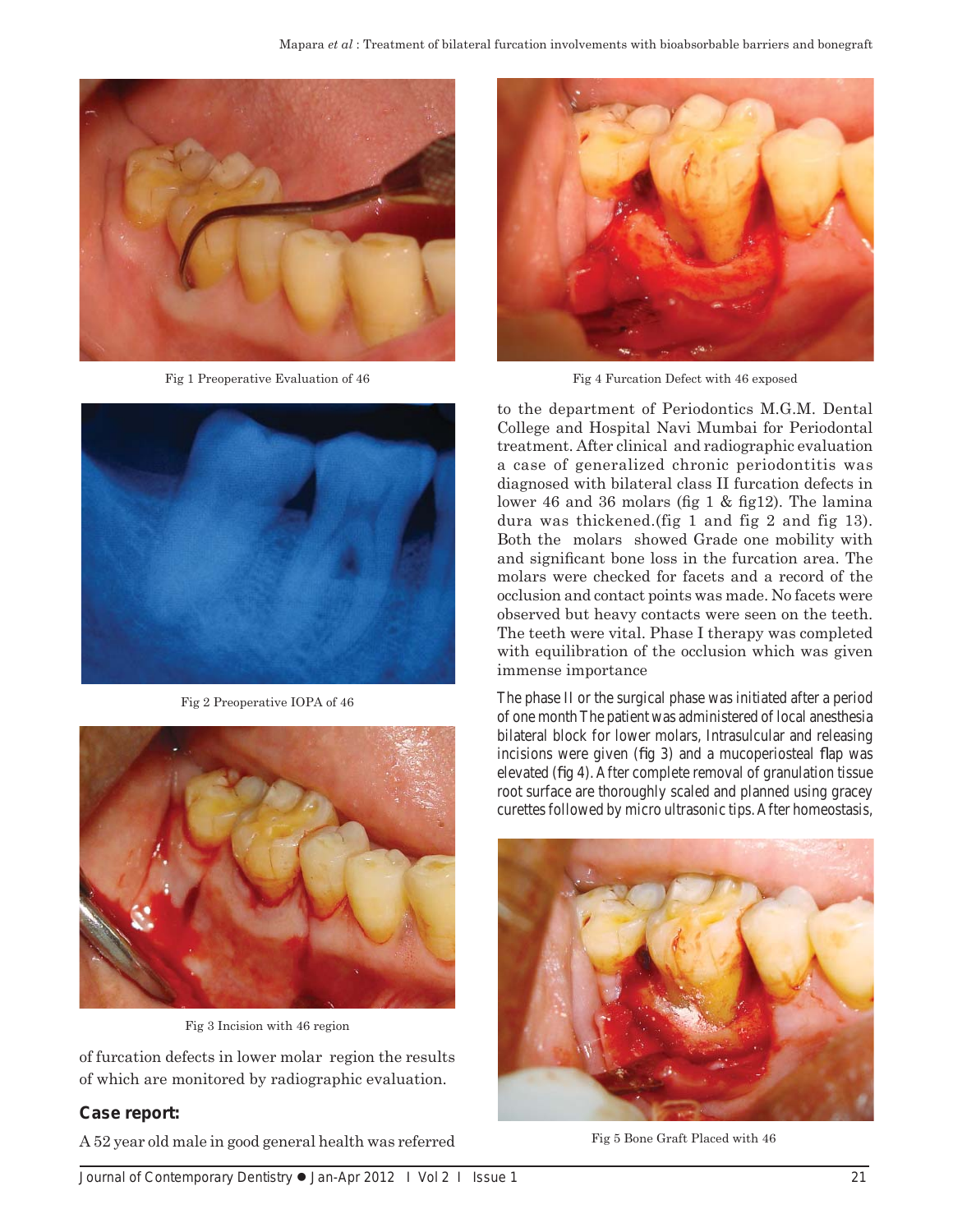the bone defect was recorded by Nabers probe. The defect was eliminated by grafting the furcation region with bonegraft  $(betaTCP + HA)(fig 5)$ . Bioabsorbable GTR membrane (Periocol) was subsequently placed (fig  $6$ ). The flap was sutured by silk  $#4/0$  (fig 7) and covered by a surgical dressing



Fig 6 GTR Membrane Placed with 46



Fig 7 Sutures Placed with 46

(fig8) for 10 days followed by surture removal (fig  $10$  and fig 15). Elaborate post operative instructions were given and the patient put on antimicrobials and chlohexidine mouthrinse. Patient was evaluated radiographically and clinically after a week and subsequently every month (fig 11 and fig 14). Excellent bone fill was reported immediately postoperatively after one week but reduced slightly after one month. This remained unchanged at the six month follow up.

### **Discussion:**

The most favourable treatment therapy for advanced grade II furcation is GTR + bone graft in mandibular molars and interproximal defects. Clinical observations of GTR have shown more favor able outcomes in mandibular grade II furcations and facial grade II maxillary defects compared to limited success in other grade II or grade III defects $12$ . Clinical studies have shown that GTR can improve the response of class II furcation defects to therapy by means of pocket reduction, gain in clinical attachment levels and bone defect fill. The improvement in these clinical parameters plus the potential of creating new attachment leads to the consideration of GTR



Fig 9 1 Week Recall



Fig 10 1 Week post operative IOPA



Fig 8 Dressing Given with 46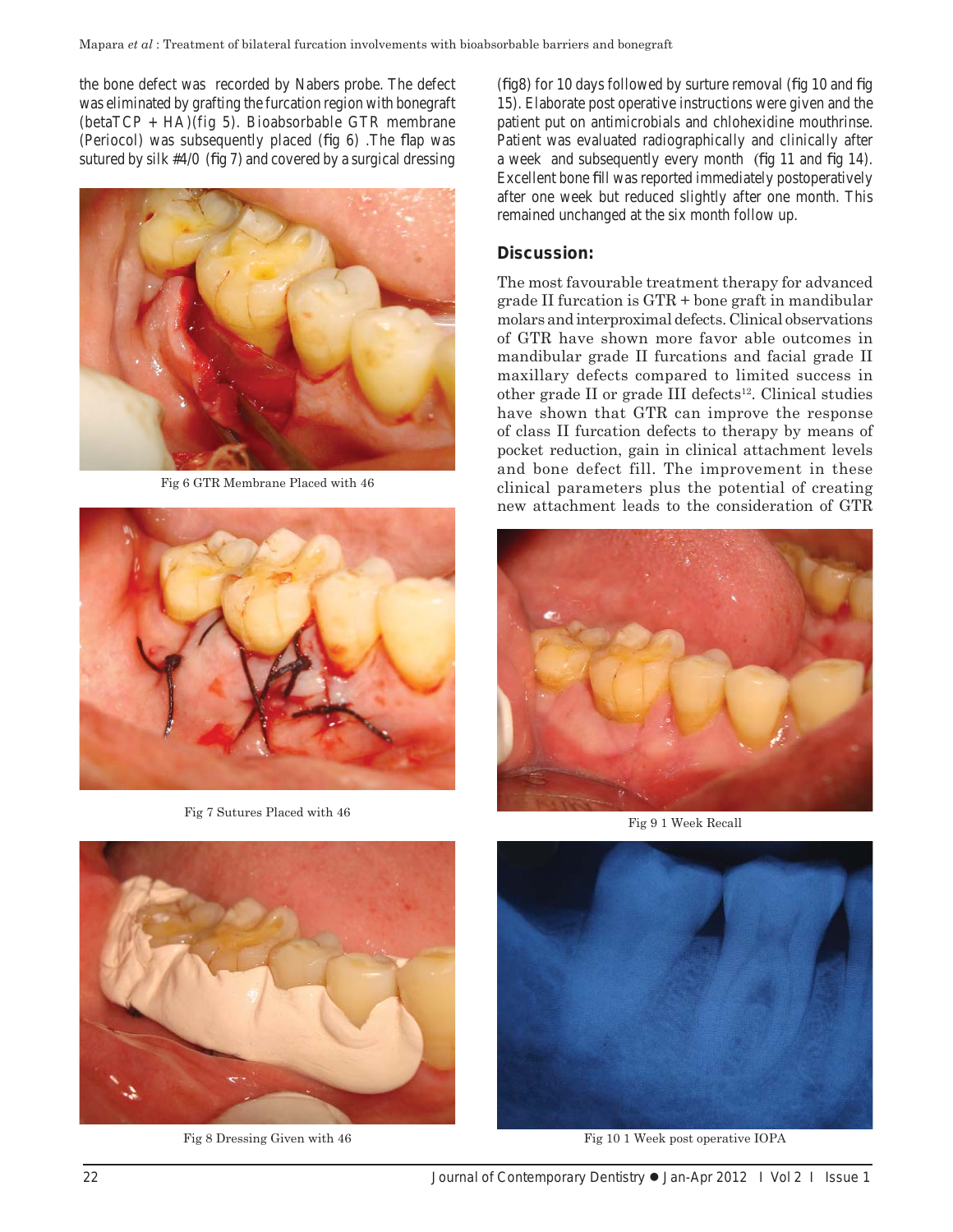

Fig 11 One Month post operative Recall IOPA



Fig 12 Preoperative Defect with 36



Fig 13 Preoperative IOPA with 36

as the treatment of choice in this type of periodontal defect. GTR has offered better results than open-flap debridement or bone replacement grafts alone in mandibular grade II furcation $14$ .

The regeneration of grade II furcation lesion, although possible, is not considered a totally predictable



Fig 14 One Month post operative Recall IOPA with 36



Fig 15 Soft Tissue Healing with 36

procedure, especially in terms of complete bone  $fill<sup>15</sup>$ . Despite achieving significant positive gains in new attachment using GTR, consistently successful treatment of furcation defects with membrane techniques remains a challenge. Furcation morphology may restrict access for adequate debridement and root instrumentation and may have a reduced source of available cells and blood supply from the periodontal ligament and bone defect. One important factor for successful regeneration at furcation and non-furcation sites is the amount of periodontium that remains apical and lateral to the defect. Coronal migration of cells originating from the periodontal ligament and bone marrow spaces is particularly critical to the healing outcome following periodontal regenerative procedures in furcation defects. These and other factors may account for variability in the response to regenerative therapy in grade II furcation.

To increase the predictability and clinical success of regenerative therapy, factors related to the patient, furcation, surgical treatment, and postoperative period should be considered. Slight bone loss was observed in the furcation during the healing. It could